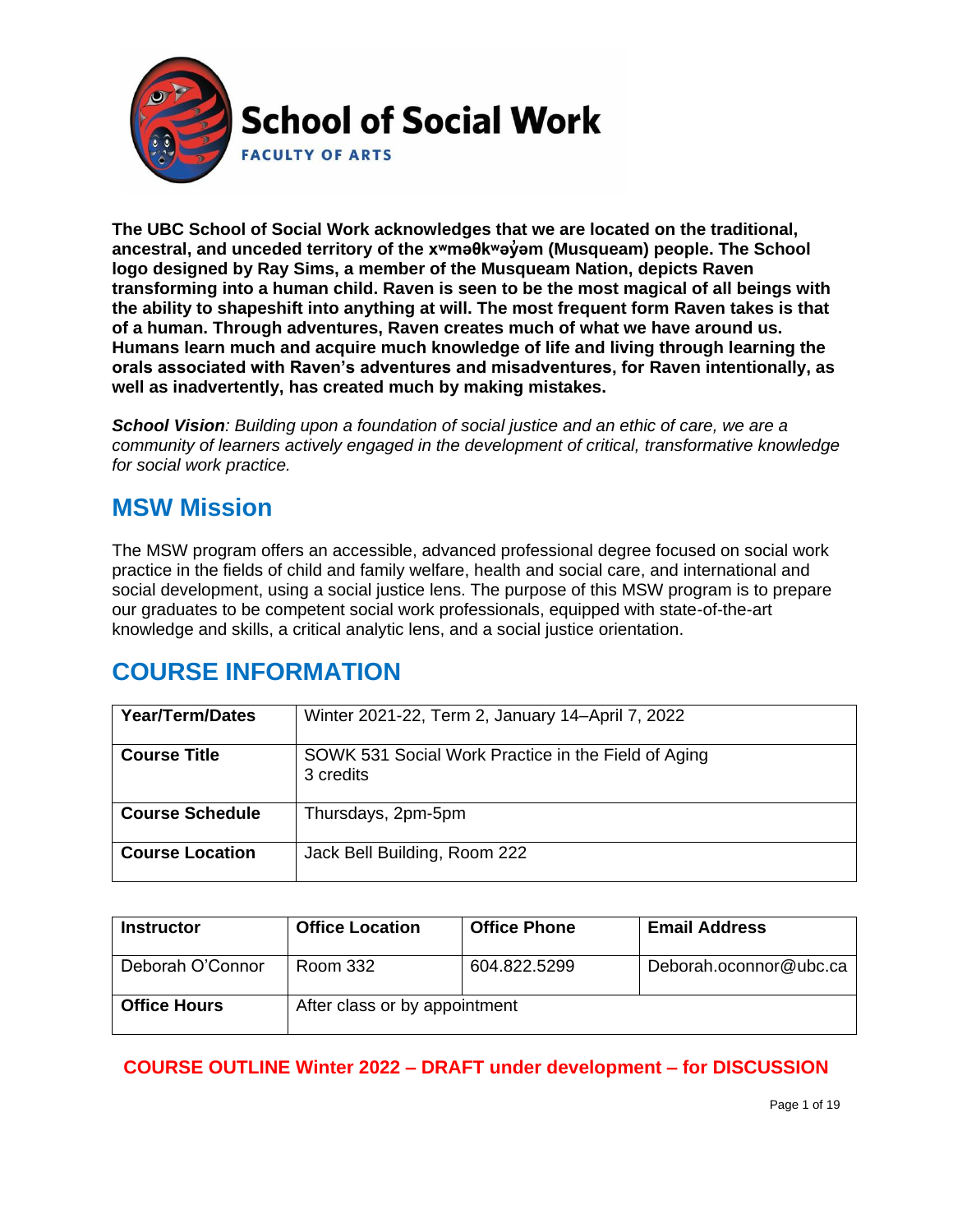# **Prerequisite and/or Corequisite**

There are no pre-requisites for this course.

### **Course Description**

The purpose of this course is to develop a critical model for Social Work Practice in the field of Aging which incorporates attention to intra-personal, interpersonal and structural issues associated with aging. Focus will be on discussing and critically analyzing issues related to practice with older adults, their families and those who work with them. Students will be exposed to a range of topics intended to stimulate conversation, promote an unsettling of assumptions of what it means to age and 'be old', and to tease out how theory is used to inform Social Work practice. The goal is for students to begin to explicate an advanced-level practice model for working in the field of Aging that is grounded in ideas of social justice and human rights.

### **Course Structure and Learning Activities**

Classroom activities incorporate a diverse range of approaches including: lecture, small group discussion, case study development and guest speakers….Per UBC directives, the first two classes will take place virtually and then it is intended that this course will take place in person, but we will discuss during the first class whether students wish to consider a hybrid option after the first two weeks.

# **Learning Outcomes**

- 1. Begin to articulate the links between theory, policy, research and Social Work practice in the field of Aging.
- 2. Develop ability to think critically about current policy and practice in the field of Aging through reflexive practice and by applying ideas of social justice, human rights, and diversity to understanding issues related to aging.
- 3. Incorporate current research/interventions into personal Social Work practice.
- 4. Increase understanding and creativity about the role of Social Work in the field of aging
- 5. Develop practice skills in the field of aging I bring a particular expertise related to dementia and issues related to understanding and assessing (in)capacity and while the course will not be limited to exploring these topics, a substantial part of my teaching will be directed toward developing practice skills in relation to these two topics

## **Required Textbook(s) and Learning Materials**

Hulko, W., Brotman, S., Stern, L. & Ferrer, I. (2020) *Gerontological Social Work in Action: Anti-Oppressive Practice with Older Adults, their Families, and Communities.* Routledge.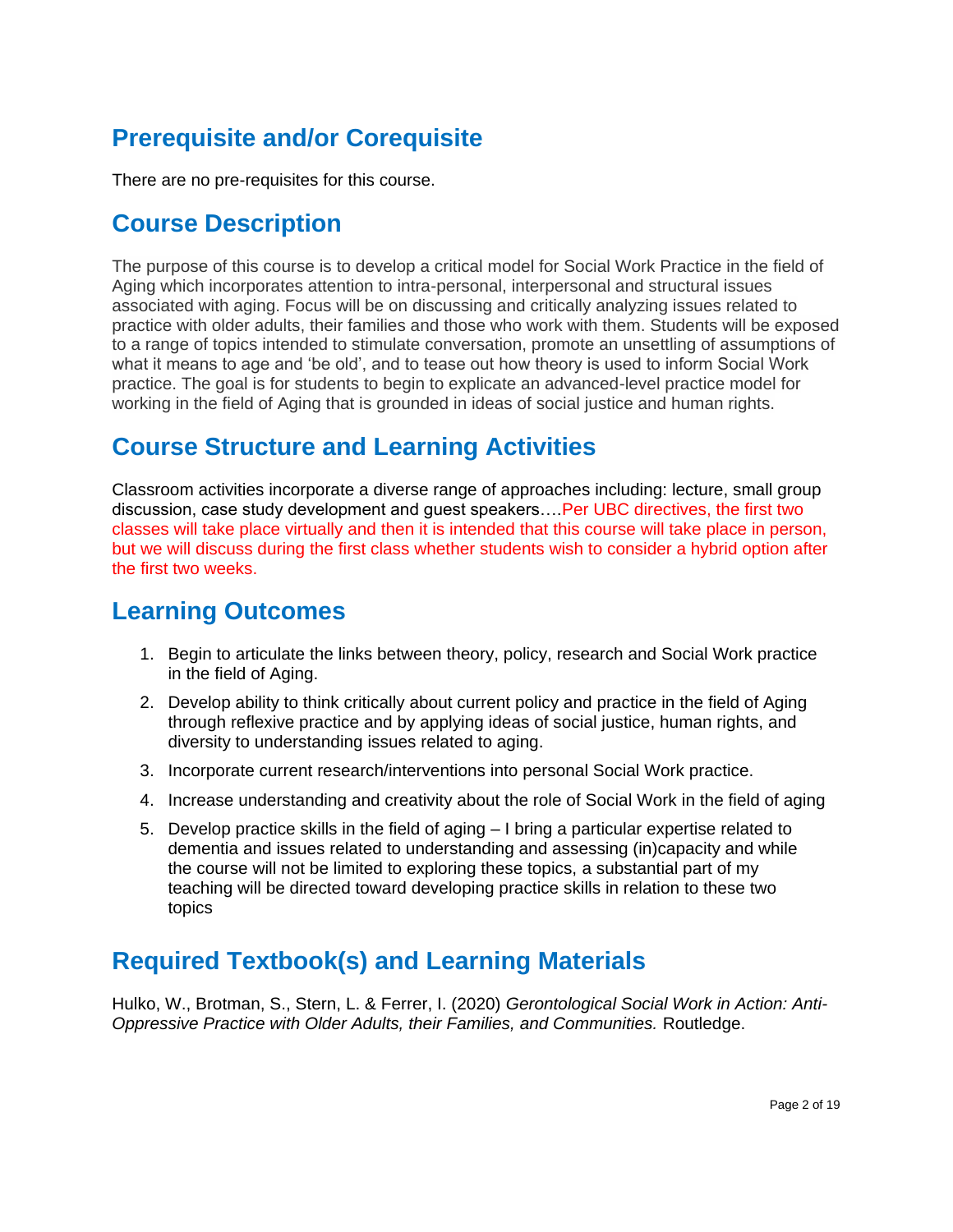This text has been selected as a foundational text for the course. I selected it because it is the most recently published text that clearly takes a critical lens consistent with a social justice approach to social work. It is also Canadian.

In addition, I will supplement the required text with *at least one additional reading each week*. I have tried to select readings and resources that are mostly available on-line. Students are encouraged to read beyond these readings and share with colleagues' those readings and resources that they find useful as the course unfolds – an opportunity for sharing this will be offered at the start of each class and students will be encouraged to use UBC CANVAS for posting interesting resources. Please note that the readings for this course are top-loaded – in other words, they are much heavier at the beginning of the course and get lighter as the course unfolds.

### **Additional Recommended-only Text**

#### *Dementia-Specific*

Bartlett, R. & O'Connor, D. (2010) Broadening the Dementia Lens: Toward Social citizenship. London: Policy Press.

I will be using several chapters from this text.

#### *Background General Text (in case you are looking for something more!)*

Fook, J. (2016) Social Work: A critical approach to practice,  $3<sup>rd</sup>$  edition. Los Angeles: SAGE.

In this course, I draw heavily on critical, post-structural/postmodern ideas to ground my approach to social work practice in the field of aging. My lens is consistent with the approach developed in this more generally-focused social work text. So although this text does not address aging practice per se, it helps to explicate the theoretical foundation I will be developing and provides what I think is one of the best overviews of an approach to critical social work practice that is entirely relevant and applicable to direct practice.

## **Assessment of Learning**

### **Proposed Assignment(s)**

From a list created by the class, select a topic that interests you related to Social Work practice in the field of Aging. I encourage you to use your personal/professional experiences to ground your work - for example, this could include presenting a case/situation which you have encountered (and/or found problematic or puzzling) - and then draw upon selected theoretical perspectives to analyze. Pay particular attention to explicating how this theoretical lens will direct understanding and practice. You will work both individually and as part of a group on this topic. Your research on this topic will be presented three steps.

### **1. Class presentation (may be individual or group)**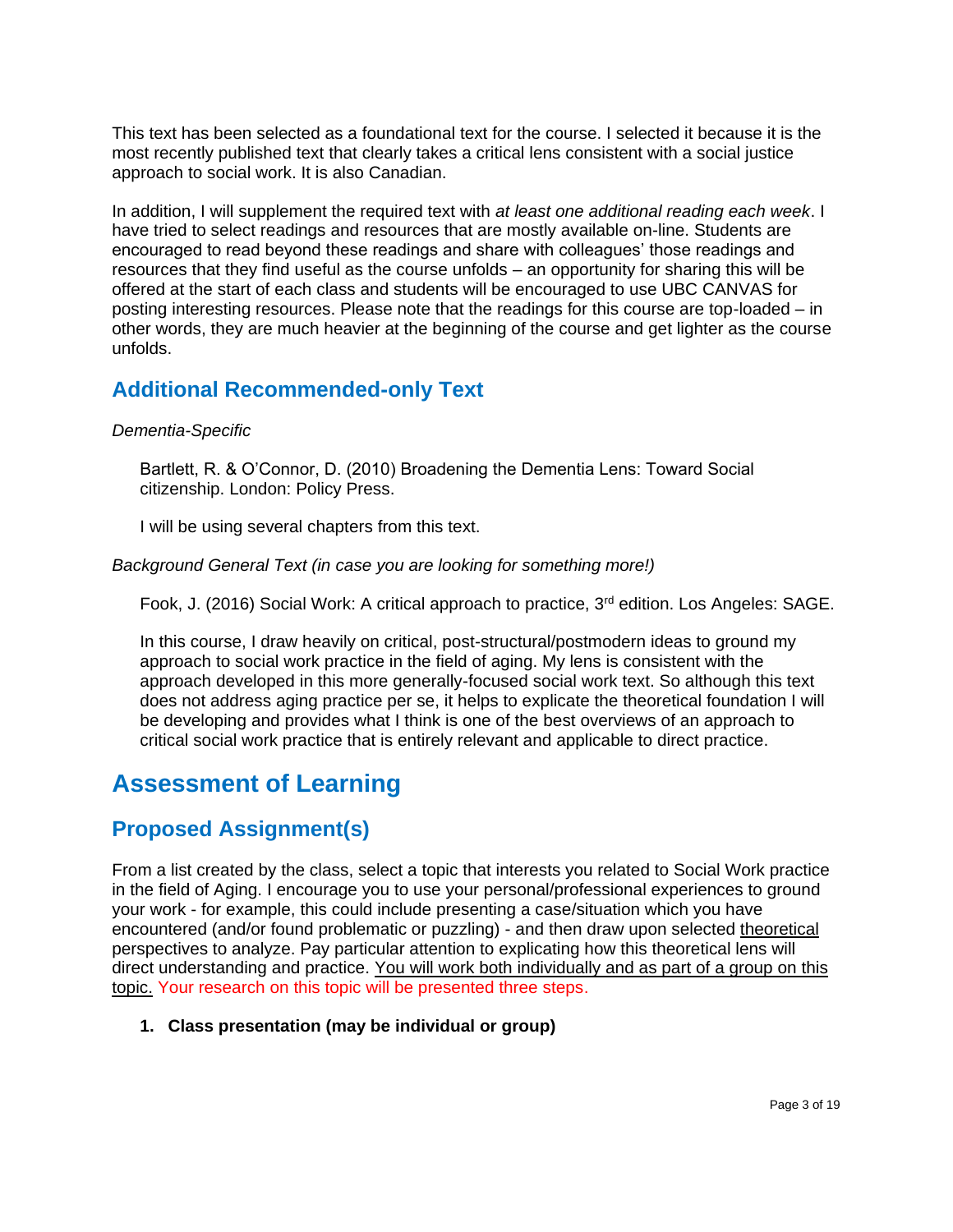By the third week of class, themes will be developed for each of the class presentation dates and you will be assigned (self-selected or by me) to a relevant theme based on your topic of interest. Individuals are then expected to work collaboratively to develop the content for that day's class – you may work as a group around one presentation, or as a group of individuals who have coordinated your work efforts in order to avoid duplication of content.

It is expected that this presentation will form the foundation for your final paper (see assignment 3) so will undoubtedly contain considerable overlapping content. However, be careful that you do not present too much content during your presentation!!!! An important part of this assignment it to develop your teaching/presentation skills and that includes getting your colleagues involved in their own learning. It is recognized that this presentation will reflect '*work in progress'* so do feel free to use the class presentation as an opportunity for exploring/developing your ideas on the topic, including seeking input from your colleagues on questions you might have.

#### Due: presentations will take place between Mar 3 and Mar 31, 2022 – **Actual date may not be finalized until late February so BE PREPARED TO GO FIRST!**

Value: 30% of final grade (see attachment for suggested grading criteria)

#### **2. Annotated Bibliographies**

Prepare two annotated bibliographies relevant to the theme of your presentation. The annotations should include a brief overview of the article (providing sufficient detail that your colleagues will be able to use this information), and discuss its relevance to social work practice (i.e., How does it help you think about your practice? Why did you select it as relevant/important?). Note: Move beyond the general abstract to explicitly discuss content in relation to your presentation/paper and provide concrete details around findings or what is being said.

When selecting, try to get current (or classic) article and play particular attention to insuring its relevance to Social Work practice**. If you are working as a group or pair, please include at least one current policy document.**

**These will be distributed to the entire class and used as course readings for second part of the course**. (ie. during March). Approximate length of each bibliography should be about 1 - 1.5 pages single-spaced.

Due: February 24, 2022

Value: 15% of final grade (see attachment for grading criteria)

#### **3. Major Paper: 16-20 pages – this can be a group or individual paper.**

The two previous assignments are seen as building blocks to this final paper. (See initial outline of assignment for more detail). We will discuss this assignment further in class, but basically, the purpose of this paper is to select an area of practice that intrigues you (or you find challenging) and, drawing on relevant theory, develop a grounded practice framework for addressing this issue. Consider for example how a particular theory/lens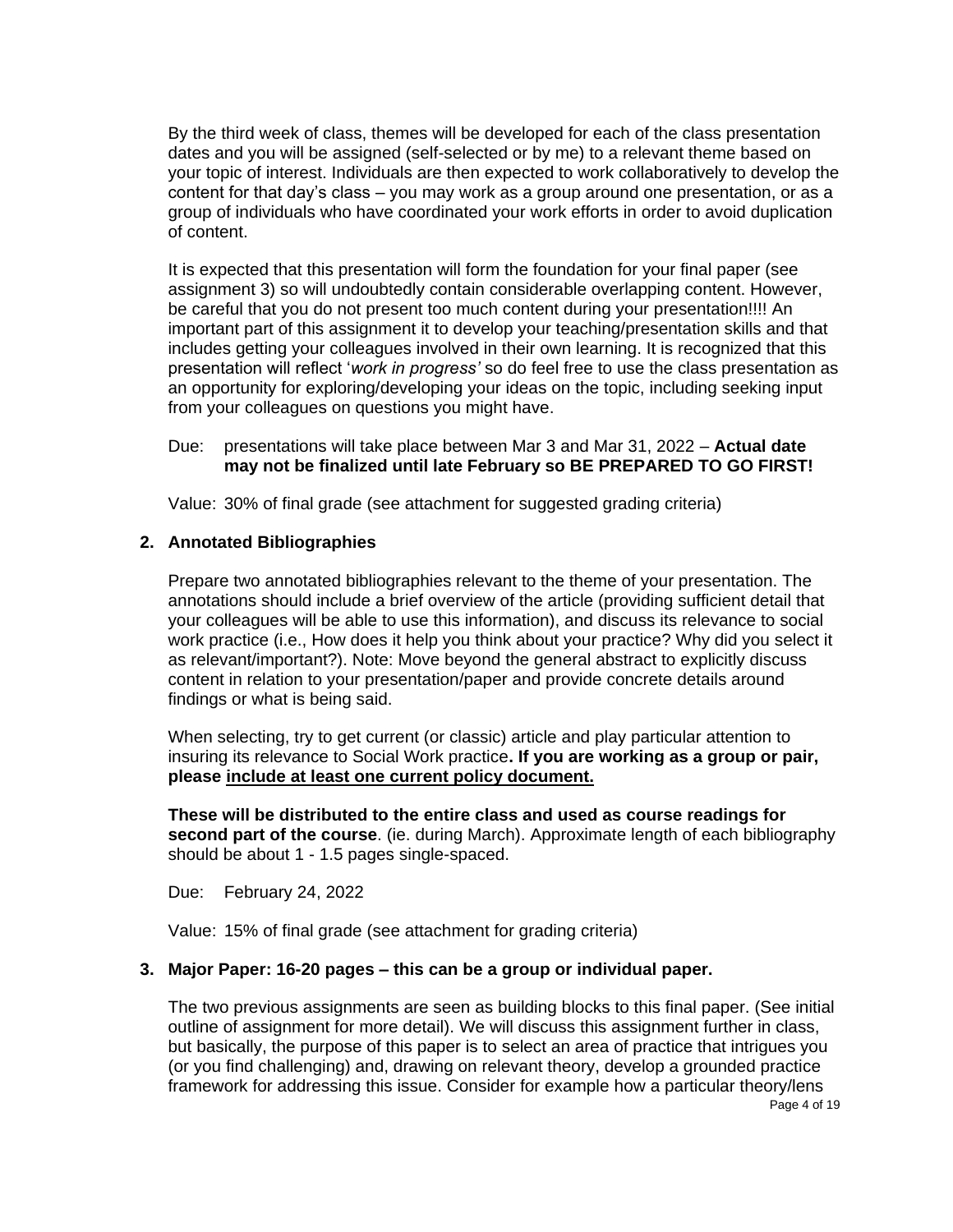helps you understand the situation/issue and how it directs ideas about intervention. Feel free to base this paper around a case study developed from your practice.

Due: April 15, 2022

Value: 40% of final grade (See attachment for suggested grading criteria)

#### **4. Class participation**

The success of this course will depend upon creating a supportive, interactive environment will everyone feels comfortable and willing to contribute and participate. I will be asking you to provide a self-evaluation of how you think your participation should be evaluated (You may include, but do not limit it to, your attendance and punctuality as one criteria).

Due: April 15, 2022 (or with final paper)

Value: 15% of final grade

*Please note: if you have another idea for an assignment that you think would be more relevant to your learning needs AND is consistent with the course objectives, please feel free to discuss it with me.*

### **Course Schedule**

Please note: Readings are top-loaded for January and February with minimal required reading in March.

| <b>Session 1:</b> | Thursday, January 13, 2022                                                                                                                                                                                                                                                                                                                   |
|-------------------|----------------------------------------------------------------------------------------------------------------------------------------------------------------------------------------------------------------------------------------------------------------------------------------------------------------------------------------------|
| Topic:            | Introduction – Setting the stage                                                                                                                                                                                                                                                                                                             |
| <b>Readings:</b>  | Recommended<br>Ivanova, I., with S. Daub, M. Cohen and J. Jenkins (April 2017) Poverty<br>and Inequality Among British Columbia's Seniors. Vancouver, Canadian<br>Center for Policy Alternatives (CCPA)<br>https://www.policyalternatives.ca/sites/default/files/uploads/publications/<br>BC%20Office/2017/04/ccpa-bc_seniors-inequality.pdf |
| <b>Session 2:</b> | Thursday, January 20, 2022                                                                                                                                                                                                                                                                                                                   |
| Topic:            | Thinking Critically: Developing a Context for Social Work Practice I                                                                                                                                                                                                                                                                         |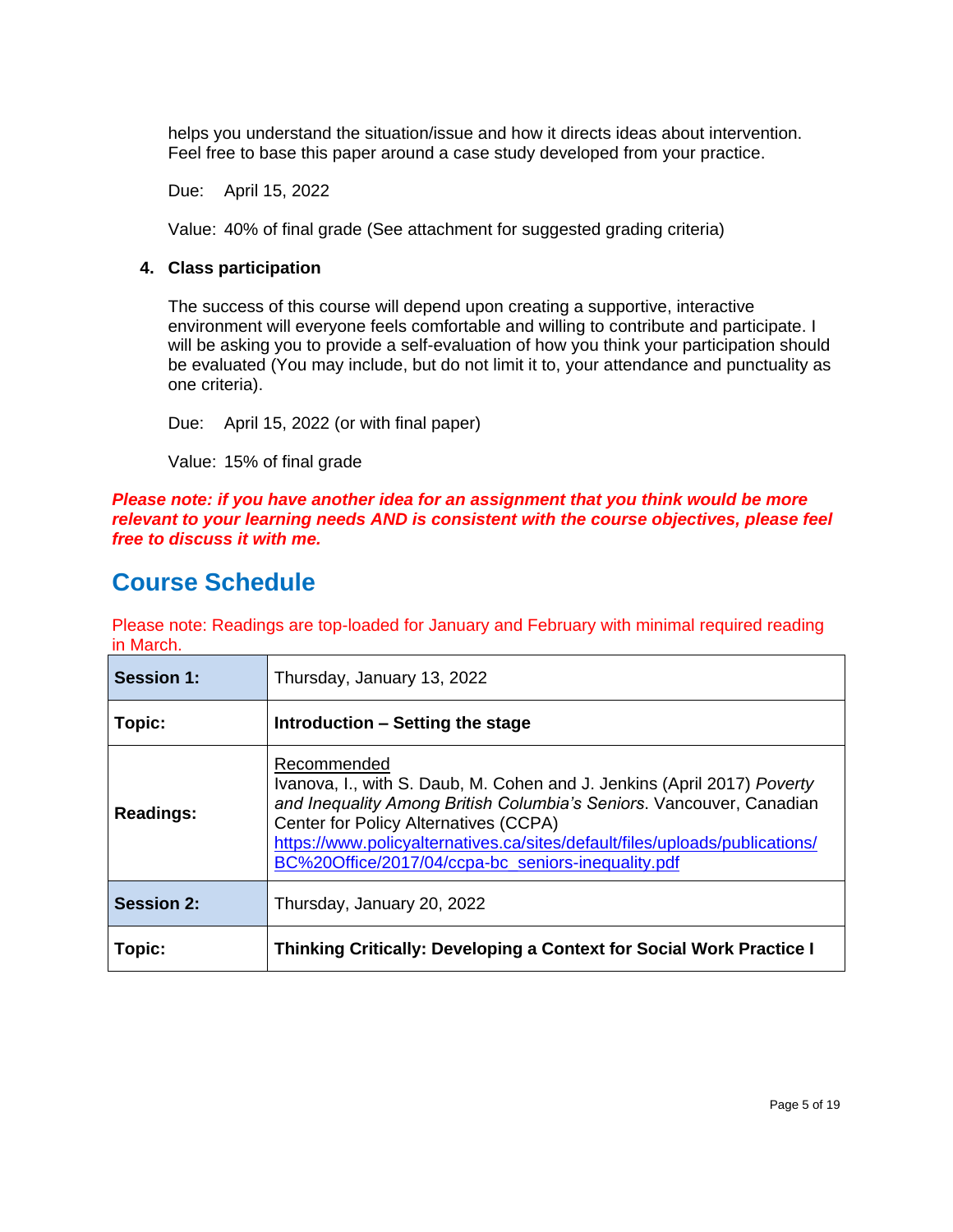| <b>Readings:</b> | Required:<br>Hulko et al., chapter 1, 4                                                                                                                                                                                                                  |
|------------------|----------------------------------------------------------------------------------------------------------------------------------------------------------------------------------------------------------------------------------------------------------|
|                  | Meiko, M., Mas-Bleda, A., Stuart, E. et al. (2021) Ageing, old age and<br>older adults: a social media analysis of dominant topics and discourses<br>Ageing and society, 08/2019, Volume 41, Issue 2                                                     |
|                  | FrameWorks Institute (2017) Framing Strategies to Advance Aging and<br>Address Ageism as Policy Issues Frame Brief<br>http://www.frameworksinstitute.org/toolkits/aging/elements/items/aging_fra<br>me_brief.pdf                                         |
|                  | <b>Exemplar</b> – Aging within Indigenous Culture and Place                                                                                                                                                                                              |
|                  | <b>Guest Speaker: Elder Richard Vedan</b>                                                                                                                                                                                                                |
|                  | <b>Required Reading:</b><br>Ranzijn, R. (2010) Active Aging - Another way to oppress marginalized<br>and disadvantaged Elders? Aboriginal Elders as a Case Study. Health<br>Psychology 15(5), 716 - 723                                                  |
|                  | <b>OR</b>                                                                                                                                                                                                                                                |
|                  | Wilson, K., Rosenberg, M. & Aboni, S. (2011) Aboriginal peoples, health<br>and healing approaches: The effects of age and place on health, Social<br>Science & Medicine 72 355e364                                                                       |
|                  | <b>OR</b>                                                                                                                                                                                                                                                |
|                  | Jean E. Balestrery (2016) Indigenous Elder Insights About Conventional<br>Care Services in Alaska: Culturally Charged Spaces, Journal of<br>Gerontological Social Work, 59:4, 296-315, DOI:<br>10.1080/01634372.2016.1206649                             |
|                  | <b>Additional supplemental - NOT required:</b><br>Liang, J. & Baozhen, L. (2012) Toward a discourse shift in social<br>gerontology: From successful aging to harmonious aging. J. of Aging<br>Studies, 26, 327-334.                                      |
|                  | Sweetland, J., Volmert, A., O'Neil, M. (2017) Finding the Frame: An<br>empirical approach to reframing Aging and Ageism. Frameworks Institute.<br>http://frameworksinstitute.org/assets/files/aging elder abuse/aging resear<br>ch report final 2017.pdf |
|                  | Pritchard-Jones, L. (2017) Ageism and Autonomy in Health Care:<br>Explorations Through a Relational Lens Health Care Analysis: HCA 25(1):<br>72-89.                                                                                                      |
|                  | Higgs, P. & Gilleard, C. (2020) The ideology of ageism versus the social                                                                                                                                                                                 |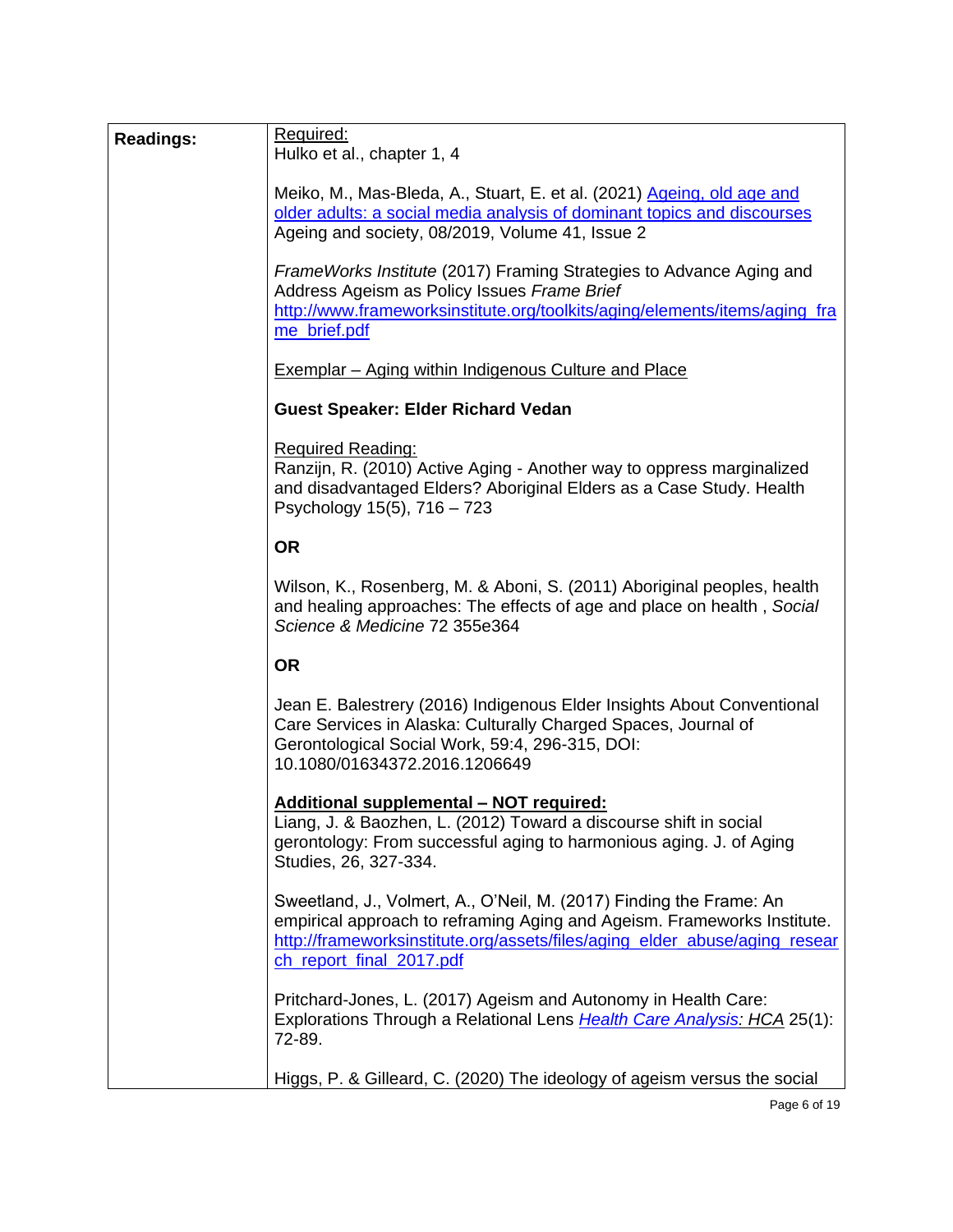|                   | imaginary of the fourth age: two differing approaches to the negative<br>contexts of old age. Ageing & society, 40, 1617-1630<br>doi:10.1017/S0144686X19000096                                                                                                                                                |
|-------------------|---------------------------------------------------------------------------------------------------------------------------------------------------------------------------------------------------------------------------------------------------------------------------------------------------------------|
|                   | Burnes, D., Sheppard, C., Henderson, C., Wassel, M., Cope, R. (2019)<br>Interventions to Reduce Ageism Against Older Adults: A Systematic<br>Review and Meta-Analysis <i>American Journal of Public Health</i> , 109 (8), E1-<br>E9.                                                                          |
|                   | Hans-Joerg Ehni & Hans-Werner Wahl (2020) Six Propositions against<br>Ageism in the COVID-19 Pandemic, Journal of Aging & Social Policy,<br>32:4-5, 515-525, DOI: 10.1080/08959420.2020.1770032                                                                                                               |
| <b>Session 3:</b> | Thursday, January 27, 2022                                                                                                                                                                                                                                                                                    |
| Topic:            | Setting a Context for practice (cont'd) – 'Normal' aging & Rights                                                                                                                                                                                                                                             |
| <b>Readings:</b>  | Hulko et al., chapter 12                                                                                                                                                                                                                                                                                      |
|                   | Chrisler, Barney & Palatino (2016). Ageism can be Hazardous to Women's<br>Health: Ageism, Sexism, and Stereotypes of Older Women in the<br>Healthcare System. Journal of Social Issues, Vol. 72, No. 1, 2016, pp. 86--<br>104 doi: 10.1111/josi.12157                                                         |
|                   | <b>Exemplar: Sexuality, sexual orientation and gender</b>                                                                                                                                                                                                                                                     |
|                   | Hagai, E. B., Annechino, R., Young, N., & Antin, T. (2020 Dec 19 on-line)<br>Intersecting sexual identities, oppressions, and social justice work:<br>Comparing LGBTQ Baby Boomers to Millennials who came of age after<br>the 1980s AIDS epidemic<br>doi-org.ezproxy.library.ubc.ca/10.1111/josi.12405       |
|                   | <b>Guest Speaker: Krista James "Rights &amp; Older Adults"</b>                                                                                                                                                                                                                                                |
|                   | <b>Recommended Supplemental (not required)</b>                                                                                                                                                                                                                                                                |
|                   | Heywood, W., Minichiello, V., Lyons, A., Fileborn, B., Hussain, R.,<br>Hinchliff, S., Malta, S., Barrett, C., & Dow, B. (2019) The impact of<br>experiences of ageism on sexual activity and interest in later life. Ageing &<br>Society 39 (4), 795 - 814.<br>DOI: https://doi.org/10.1017/S0144686X17001222 |
|                   | Calasanti, T. (2019) On the intersections of age, gender and sexualities in<br>research on ageing. Ch. 1 in Intersections of ageing, gender and<br>sexualities: Multidisciplinary international perspectives by King, A.,<br>Almack, K., & Jones, R. Policy Press                                             |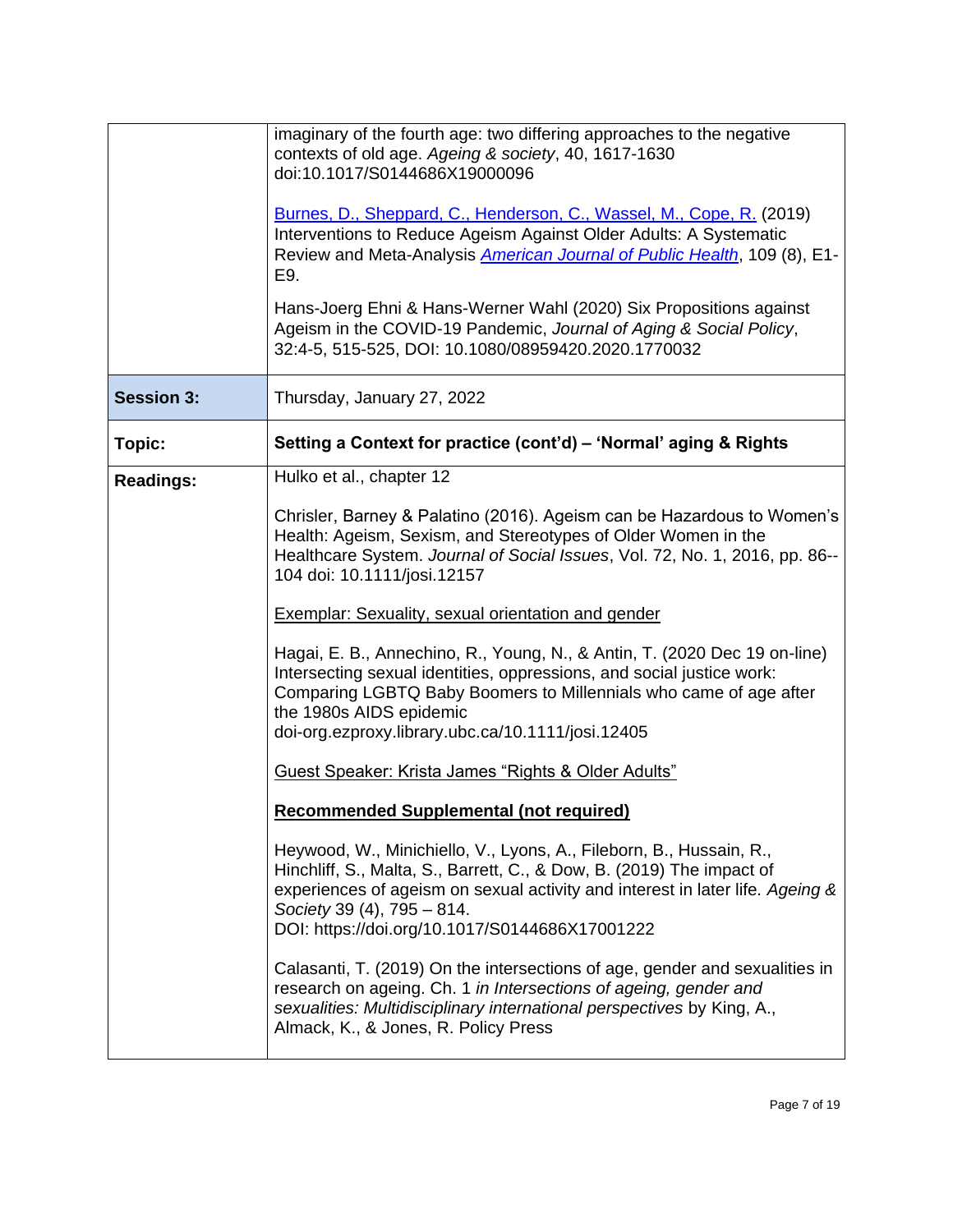| <b>Session 4:</b> | Thursday, February 3, 2022                                                                                                                                                                                                              |
|-------------------|-----------------------------------------------------------------------------------------------------------------------------------------------------------------------------------------------------------------------------------------|
| Topic:            | Conceptualizing Practice: Exploring the link between theory and<br>practice for gerontological social work                                                                                                                              |
| <b>Readings:</b>  | <b>Required Readings</b><br>Hulko et al., chapters 2 & 3,                                                                                                                                                                               |
|                   | Doheny, S. & Jones, I.R. (2021) What's so critical about it? An analysis of<br>critique within different strands of critical gerontology Ageing and society,<br>10/2021, Volume 41, Issue 10                                            |
|                   | Exemplar - Abuse against older adults                                                                                                                                                                                                   |
|                   | Hulko, chapter 10                                                                                                                                                                                                                       |
|                   | https://www.frameworksinstitute.org/toolkit/talking-elder-abuse/                                                                                                                                                                        |
|                   | https://www.frameworksinstitute.org/wp-<br>content/uploads/2020/05/elder abuse tk key points.pdf                                                                                                                                        |
|                   | <b>Other Recommended Articles</b><br>Cox, C. & Pardasani, M. (2017) Aging and Human Rights: a Rights-Based<br>Approach to Social Work with Older Adults, J. Hum. Rights Soc. Work<br>(2017) 2:98-106                                    |
|                   | O'Connor, D. (2003) Anti-oppressive practice with older adults: A feminist<br>post-structuralist perspective In W. Shearer (ed.) Emerging Perspectives<br>on Anti-Oppressive Practice. Toronto: Canadian Scholars                       |
|                   | Teater, Barbra & Chonody, J. (2018) Promoting Actively Aging: Advancing<br>a Framework for Social Work Practice With Older Adults. Families in<br>Society: The Journal of Contemporary Social Services: Vol. 98, No. 2, pp.<br>137-145. |
|                   | Doheny, S. & Jones, I.R. (2021) What's so critical about it? An analysis of<br>critique within different strands of critical gerontology Ageing and society,<br>10/2021, Volume 41, Issue 10                                            |
| <b>Session 5:</b> | Thursday, February 10, 2022                                                                                                                                                                                                             |
| Topic:            | Assessment ( <i>Mental Health</i> , Risk, Decision-making, Capacity &<br><b>Undue Influence)</b>                                                                                                                                        |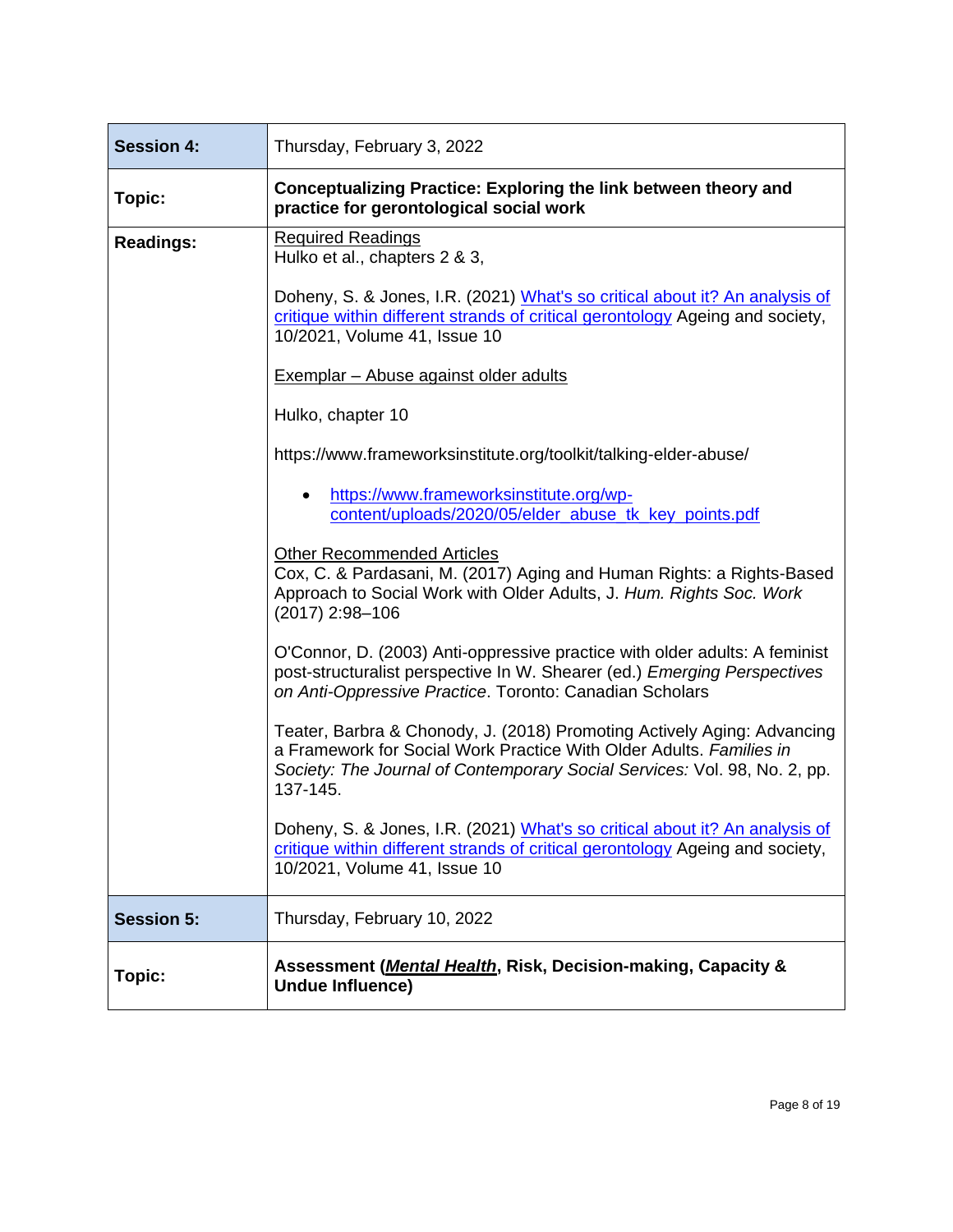| <b>Reading:</b>   | <b>Required</b><br>Hulko et al., chapter 8, 9                                                                                                                                                                                                               |
|-------------------|-------------------------------------------------------------------------------------------------------------------------------------------------------------------------------------------------------------------------------------------------------------|
|                   | <b>Exemplar: Mental Health Assessments</b>                                                                                                                                                                                                                  |
|                   | Xavier Cattarinicha, Nancy Gibsonb, & Andrew J. Cave (2001) Assessing<br>mental capacity in Canadian Aboriginal seniors, Social Science &<br>Medicine 53 (2001) 1469-1479                                                                                   |
|                   | T. J. Welsh, A. L. Gordon, J. R. Gladman (2014) Comprehensive Geriatric<br>Assessment for Non-Specialist. International Journal of Clinical Psychiatry<br>68, 3, 290-293                                                                                    |
|                   | Grossman, M. & Irwin, D. (2016) The Mental Status Examination in<br>Patients with suspected Dementia. Continuum, 22(2), 385-403.                                                                                                                            |
|                   | ReAct Presentation $(3 - 4.00)$ – Use of Sec 59 (Emergency Provisions)<br>under AGA                                                                                                                                                                         |
|                   | Recommended<br>Saczynski, J., Inouye, S., Guess, J., Jones, R., Fong, T., Nemeth, E.,<br>Hodara, A., Ngo, L., & Marcantonio, E. (2015) The Montreal Cognitive<br>Assessment: Creating a crosswalk with the mini-mental state examination.<br>JAGS 63 (11)   |
|                   | Gallo, J.J. and Lebowitz, B.D. (1999). The epidemiology of common late-<br>life mental disorders in the community: Themes for a new century.<br>Psychiatric Services, 50(9).<br>www.ps.psychiatryonline.org/article.aspx?articleid=83333.                   |
|                   | Guest Speaker: Dr.                                                                                                                                                                                                                                          |
| <b>Session 6:</b> | Thursday, February 17, 2022                                                                                                                                                                                                                                 |
| Topic:            | Beyond the Biomedical: Human Rights (Citizenship) and Person-<br>centered Approaches Using Dementia as the Exemplar                                                                                                                                         |
| <b>Readings:</b>  | Sam Fazio, Douglas Pace, Janice Flinner, Beth Kallmyer; The<br>Fundamentals of Person-Centered Care for Individuals With Dementia,<br>The Gerontologist, Volume 58, Issue suppl_1, 18 January 2018, Pages<br>S10-S19, https://doi.org/10.1093/geront/gnx122 |
|                   | Bartlett, R., & O'Connor, D. (2007). From personhood to citizenship:<br>Broadening the lens for dementia practice and research. Journal of Aging<br>Studies, 21(2), 107-118. https://doi.org/10.1016/j.jaging.2006.09.002                                   |
|                   | Cahill, S. (2020) New analytical tools and frameworks to understand<br>dementia: what can a human rights lens offer? Ageing & Society 1-10                                                                                                                  |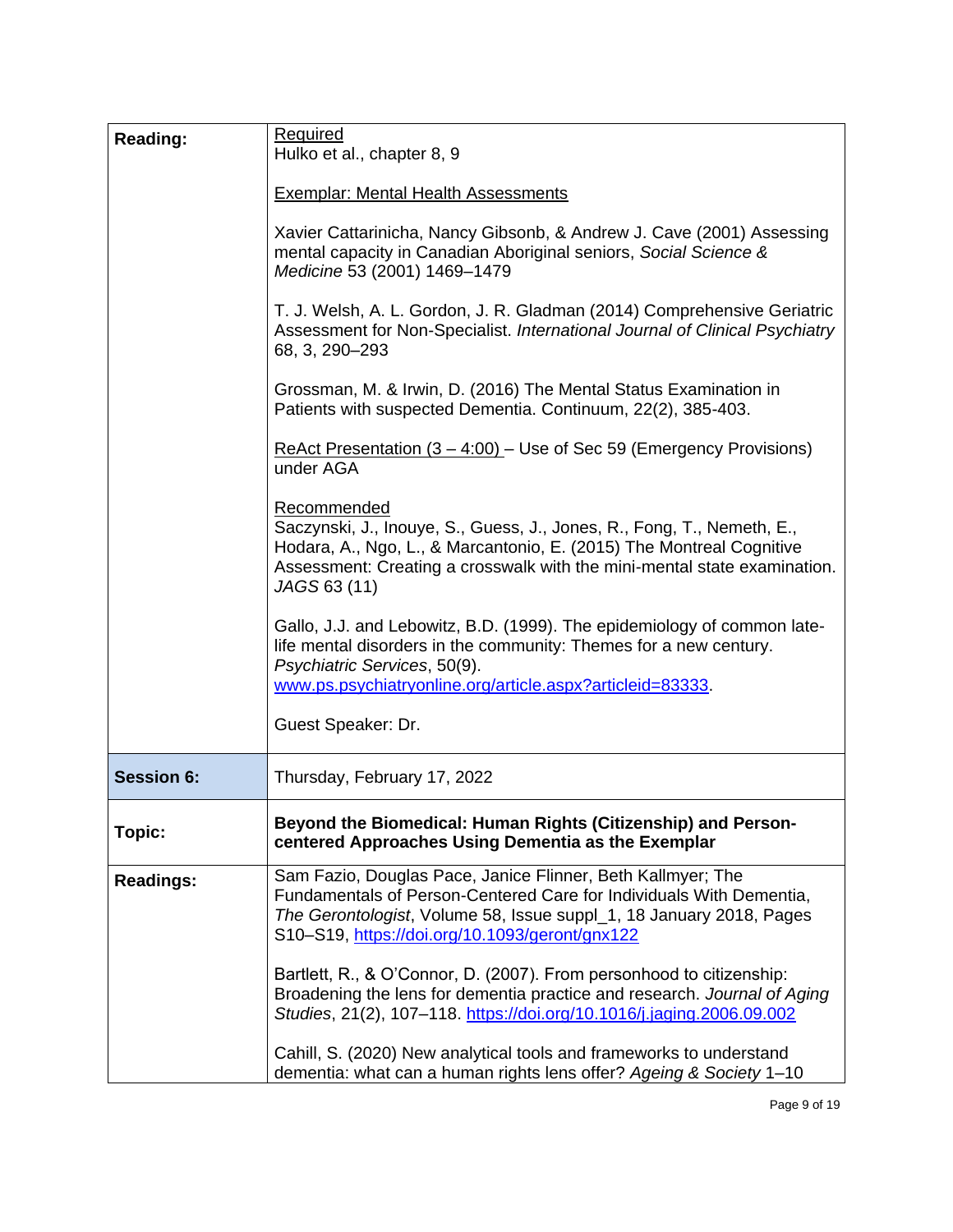|                   | doi:10.1017/S0144686X20001506                                                                                                                                                                                                                                         |  |
|-------------------|-----------------------------------------------------------------------------------------------------------------------------------------------------------------------------------------------------------------------------------------------------------------------|--|
|                   | O'Connor, D., Phinney, A., & Hulko, W. (2010) Dementia at the<br>intersections: A unique case study exploring social location. J. of Aging<br>Studies 24(1)                                                                                                           |  |
|                   | <b>OR</b>                                                                                                                                                                                                                                                             |  |
|                   | Goldberg, Lynette R; Cox, Terrance; Ha, Hoang; Baldock, Dianne (2018)<br>Addressing dementia with Indigenous peoples: a contributing initiative<br>from the Circular Head Aboriginal community. Australian and New Zealand<br>Journal of Public Health 42)5_. 424-426 |  |
|                   | <b>Guest Speakers:</b> Mario Gregario and Lynn Jackson (Dementia Advocates<br>with lived experience of dementia)                                                                                                                                                      |  |
|                   | <b>Additional Recommended</b><br>O'Connor, D., Mann, J. & Weirsma, E. (2018) Stigma, discrimination and<br>agency: Diagnostic disclosure as an everyday practice shaping social<br>citizenship, J. of Aging Studies 44, March 2018, 45-51                             |  |
|                   | Canadian Dementia Framework https://www.canada.ca/en/public-<br>health/services/publications/diseases-conditions/dementia-strategy.html                                                                                                                               |  |
|                   | Dementia Charter of Rights https://ilivewithdementia.ca/wp-<br>content/uploads/2018/12/as_charter-of-rights-for-people-with-dementia.pdf                                                                                                                              |  |
|                   | Bartlett, R. L. & O'Connor, D. (2010) Broadening the Lens of Dementia<br>Care, Chapters 2-5. London: Policy Press (Chapter 2&3 are theoretical,<br>chapter 4&5 develop practice)                                                                                      |  |
|                   | Hulko et al., chapter 7                                                                                                                                                                                                                                               |  |
|                   | Orulv, L. (2012) Reframing Dementia in Swedish Self-Help Group<br>Conversations: Constructing Citizenship. J. Self-Help & Self Care, Vol.<br>6(1) 9-41, 2012                                                                                                          |  |
|                   | Webkamigad, Sharlene; Warry, Wayne; Blind, Melissa; More (2019) An<br>Approach to Improve Dementia Health Literacy in Indigenous<br>Communities. Journal of cross-cultural gerontology, 12/2019, Volume 35,<br>Issue 1                                                |  |
|                   | <b>READING WEEK: February 24 - NO CLASS</b>                                                                                                                                                                                                                           |  |
| <b>Session 7:</b> | Thursday, March 3, 2022                                                                                                                                                                                                                                               |  |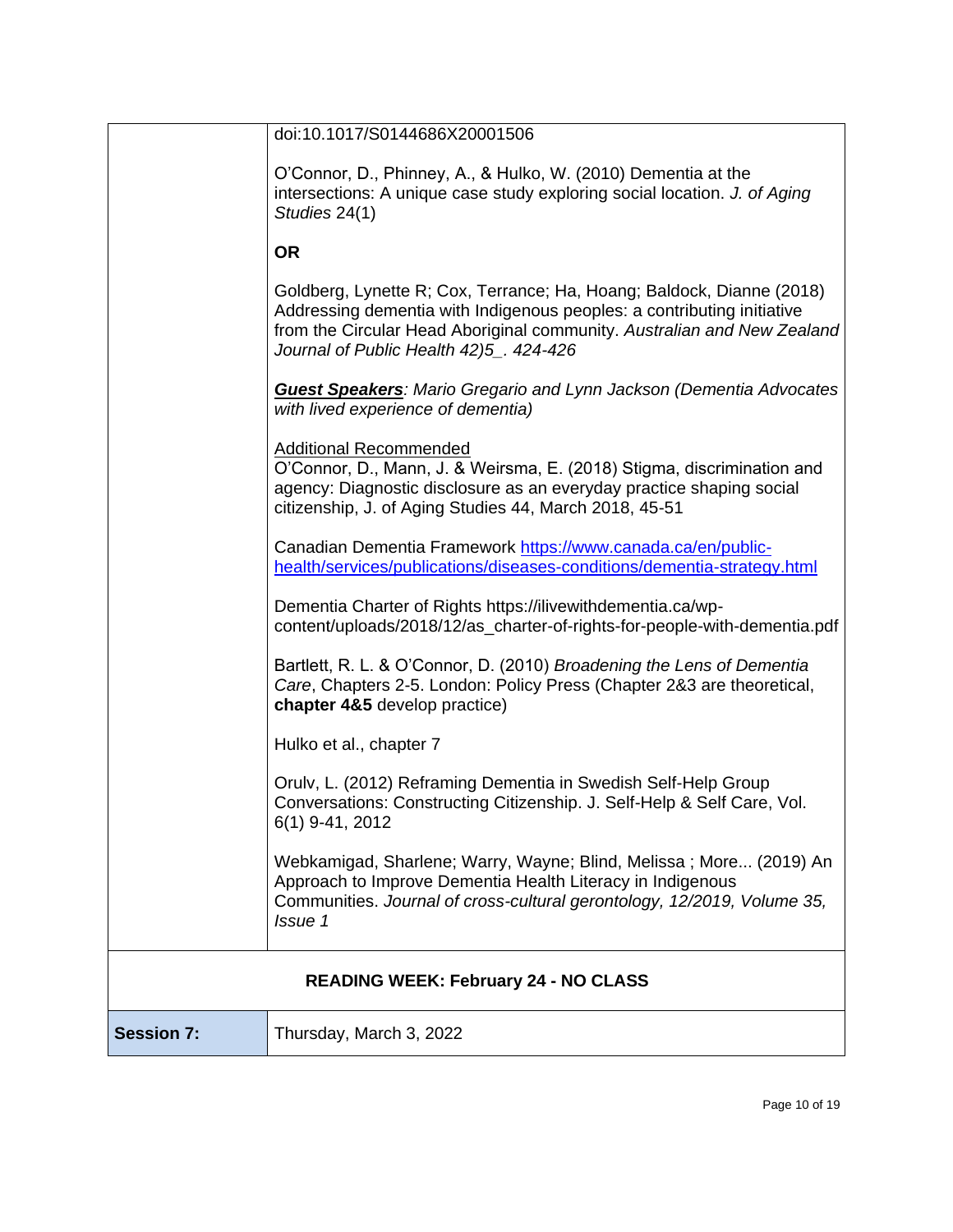| Topic:           | Assessment cont'd (Mental Health, Risk, Decision-making,<br><b>Capacity &amp; Undue Influence)</b>                                                                                                                                                                                                                                                                                                                                                           |
|------------------|--------------------------------------------------------------------------------------------------------------------------------------------------------------------------------------------------------------------------------------------------------------------------------------------------------------------------------------------------------------------------------------------------------------------------------------------------------------|
| <b>Readings:</b> | <b>Readings</b><br>Webb, P., Davidson, G., Edge, R., Falls, D., Keenan, F., Kelly, B.,<br>McLaughlin, A., Montgomery, I., Mulvenna, C., Norris, B., Owens, A., &<br>Irvine R. (2020) Key components of supporting and assessing decision<br>making ability. International Journal of Law and Psychiatry, 27 https://doi-<br>org.ezproxy.library.ubc.ca/10.1016/j.ijlp.2020.101613<br>Moye, J. & Marson, D. C. (2007). Assessment of decision-making capacity |
|                  | in older adults: An emerging area of practice and research. Journal of<br>Gerontology: Psychological Sciences, 62B(1), P3-P11 and/or                                                                                                                                                                                                                                                                                                                         |
|                  | O'Connor, D. (2020) Practicing social citizenship in a context of<br>compromised decision-making capacity: Realizing and Protecting Human<br>Rights. Elder Law Review, 12                                                                                                                                                                                                                                                                                    |
|                  | https://www.westernsydney.edu.au/ data/assets/pdf file/0017/1633040/J<br>ANUARY 2020 D OCONNOR Citizenship and assessing incapacity.p<br>df                                                                                                                                                                                                                                                                                                                  |
|                  | <b>BACKGROUND - Read if you want increased familiarity with available</b><br>tools                                                                                                                                                                                                                                                                                                                                                                           |
|                  | O'Connor, D. (2021) Incapability Assessments: A review of Assessment<br>and Screening Tools, Final Report. Report commissioned by the Public<br>Guardian and Trustee's Office.<br>http://www.trustee.bc.ca/documents/STA/Incapability_Assessments_Revie<br>w Assessment Screening Tools.pdf                                                                                                                                                                  |
|                  | ABA- APA Guidelines for Assessing Capacity. (2007)<br>https://www.apa.org/pi/aging/programs/assessment/                                                                                                                                                                                                                                                                                                                                                      |
|                  | BC Public Guardian & Trustee: A guide to the assessment of Incapacity<br>2.1: https://www.trustee.bc.ca/reports-and-<br>publications/Documents/A%20Guide%20to%20the%20Certificate%20of%<br>20Incapability%20Process%20under%20the%20Adult%20Guardianship%<br>20Act.pdf                                                                                                                                                                                       |
|                  | BC PGT: Adult Guardianship Act Practice Guidelines Part 3                                                                                                                                                                                                                                                                                                                                                                                                    |
|                  | <b>Other Recommended</b><br>O'Connor, D. (2010) Personhood and Dementia: Toward a relational<br>framework for assessing decision-making capacity. Journal of Mental<br>Health Training, Education & Practice. 5(3):22-38.                                                                                                                                                                                                                                    |
|                  | <b>CLASS EXERCISE</b>                                                                                                                                                                                                                                                                                                                                                                                                                                        |
|                  | We will be working through the incapacity module in this class. It can be<br>found at: http://www.trustee.bc.ca/reports-and-                                                                                                                                                                                                                                                                                                                                 |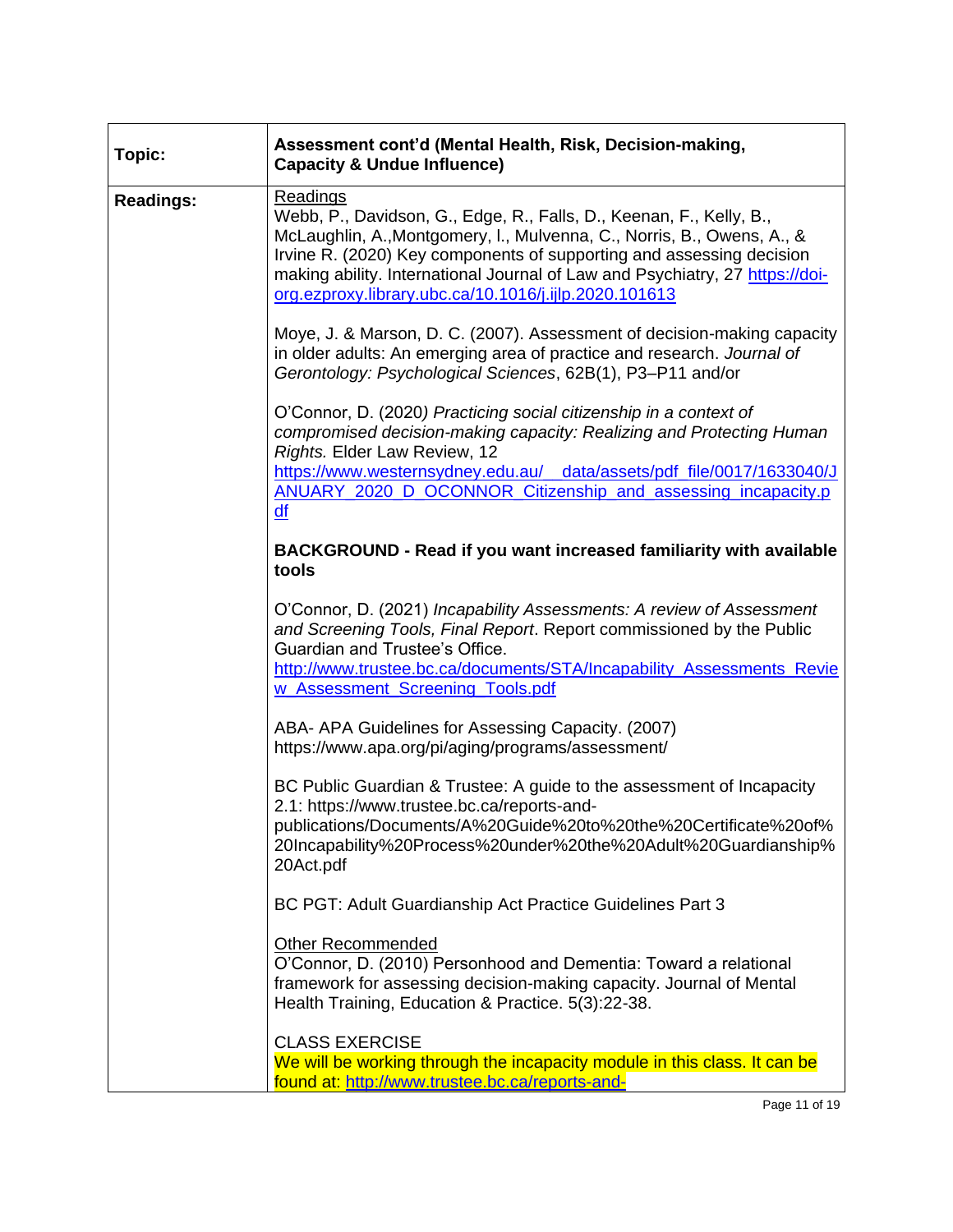|                   | publications/Pages/certificate-of-incapability-quidelines.aspx                                                                                                                                                                                                              |
|-------------------|-----------------------------------------------------------------------------------------------------------------------------------------------------------------------------------------------------------------------------------------------------------------------------|
|                   | <b>Recommended</b><br>Davidson, G., Brophy, L. & Campbell, J. (2016) Risk, Recovery and<br>Capacity: Competing or complementary approaches to mental health<br>social work. Australian Social Work, 69(2)                                                                   |
|                   | Culo, S. (2011). Risk assessment and intervention for older adults. British<br>Columbia Medical Journal, 53(8), 421-425. www.bcmj.org/articles/risk-<br>assessment-and-intervention-vulnerable-older-adults                                                                 |
|                   | Cairncross, M., Peterson, A., Lazosky, A., Gofton, T., & Weijer, C. (2016)<br>Assessing Decision-making capacity in patients with communication<br>impairments: a Case study. Cambridge Quarterly of Healthcare ethics, 25,<br>691-699. Doi:101017/S0963180116000414        |
|                   | STRONGLY RECOMMENDED FOR A CASE BASED ANALYSIS OF BC<br><b>LEGISLATION</b>                                                                                                                                                                                                  |
|                   | <b>Exemplar: Margot Bentley case</b>                                                                                                                                                                                                                                        |
|                   | http://www.vancouversun.com/health/Pete+McMartin+Court+rules+year+A<br>bbotsford+Alzheimer+patient+must+spite+living+will/9464670/story.html                                                                                                                                |
|                   | Judge's ruling regarding Margot Bentley (PDF - to be provided)                                                                                                                                                                                                              |
|                   | http://www.academia.edu/31060531/Editorial on Ethics Evolving ethical<br>and legal implications for feeding at the end of life                                                                                                                                              |
| <b>Session 8:</b> | Thursday, March 10, 2022                                                                                                                                                                                                                                                    |
| Topic:            | Caring, caregiving and Community Caring**                                                                                                                                                                                                                                   |
| <b>Readings:</b>  | Reading<br>Hulko et al., chapter 6 & 11                                                                                                                                                                                                                                     |
|                   | Andruske, C. & O'Connor, D. (2020) Family care across diverse<br>cultures: Re-envisioning using a transnational lens. J. of Aging Studies 55<br>https://doi.org/10.1016/j.jaging.2020.100892                                                                                |
|                   | <b>OR</b>                                                                                                                                                                                                                                                                   |
|                   | Cooper, E. J., Sanguins, J., Menec, V., Chartrand, A. F., Carter, S., &<br>Driedger, S. M. (2020). Culturally responsive supports for metis elders and<br>metis family caregivers. Canadian Journal on Aging, 39(2), 206-<br>219. https://doi.org/10.1017/S0714980819000321 |
|                   | <b>Guest Speaker: TBA</b>                                                                                                                                                                                                                                                   |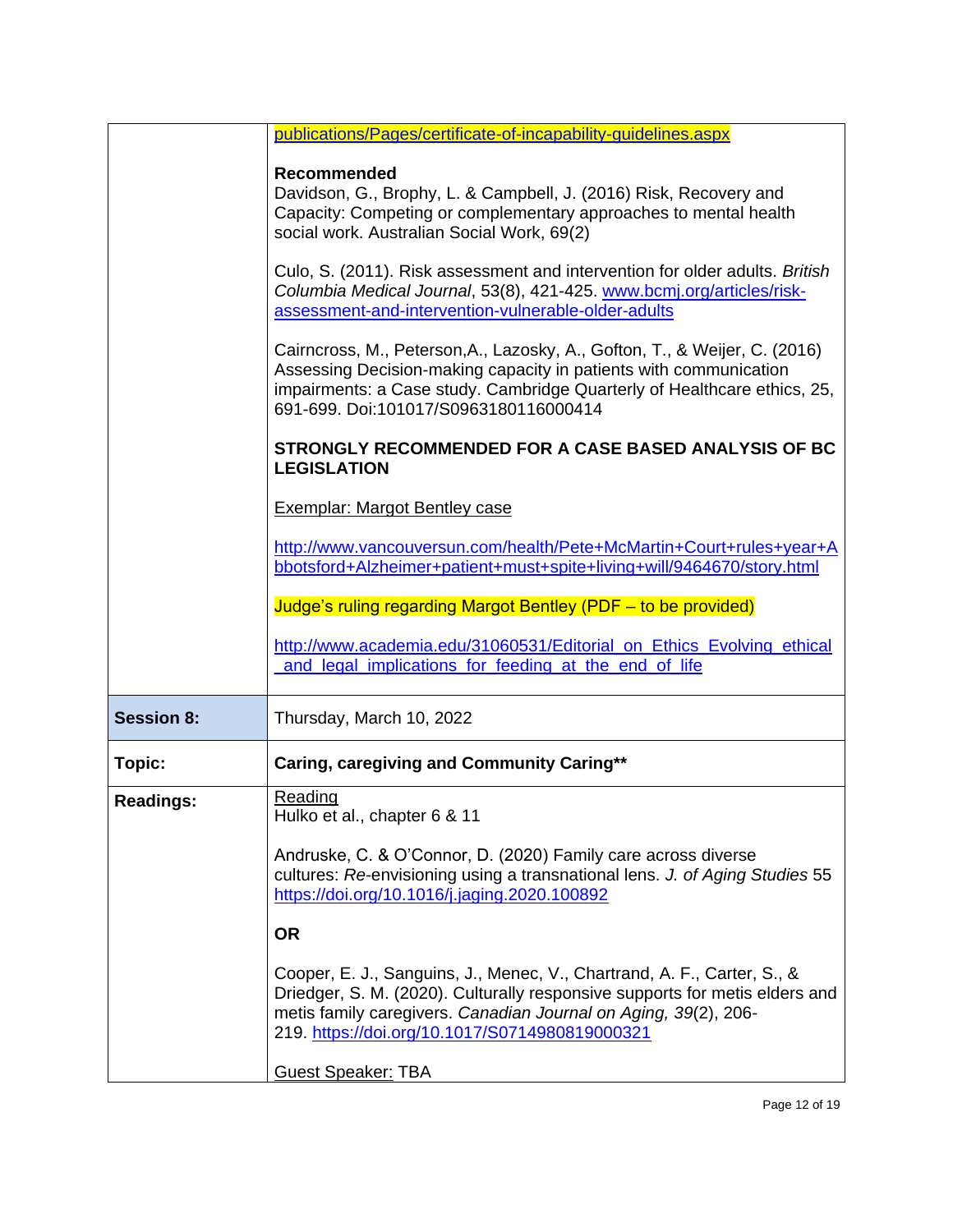|                   | Recommended<br>Van Hees, S., Horstman, K., Jansen, M. & Ruwaard, D. (2018) How does<br>an aging policy translate into professional practices? An analysis of<br>kitchen table conversations in the Netherlands. European Journal of Social<br>Work 23(2), 215-226. https://doi.org/10.1080/13691457.2018.1499610               |
|-------------------|--------------------------------------------------------------------------------------------------------------------------------------------------------------------------------------------------------------------------------------------------------------------------------------------------------------------------------|
|                   | Plouffe, L., S. Garon, J. Borwnoff, E. Doneida, M. Foucault (2012/2013)<br>Advancing Age-Friendly Communities in Canada. Canadian Review of<br>Social Policy 68/69, p. 24 - 38.                                                                                                                                                |
|                   | Evelyne Durocher, Elizabeth Anne Kinsella, Barbara E. Gibson, Susan<br>Rappolt & Carolyn Ells (2018): Engaging older adults in discharge<br>planning: case studies illuminating approaches adopted by family<br>members that promote relational autonomy, Disability and Rehabilitation,<br>DOI: 10.1080/09638288.2018.1483430 |
|                   | Phinney, A., Nelson, E., Baumbusch, J., O'Connor, D., & Purves, B.<br>(2016) Walking in the Neighbourhood: Performing Social Citizenship in<br>Dementia. Dementia: International Journal of social research and practice<br>15(3)                                                                                              |
|                   | Geoffrey J. Hoffman, Noah J. Webster & Julie P. W. Bynum (2020) A<br>Framework for Aging-Friendly Services and Supports in the Age of<br>COVID-19, Journal of Aging & Social Policy, 32:4-5, 450-459, DOI:<br>10.1080/08959420.2020.1771239                                                                                    |
|                   | <b>Supplemental Aging in Place</b><br>Yee, B.W.K. (2009). The social and cultural context of adaptive aging by<br>South-Eastern Asian elders in The Cultural Context of Aging: Worldwide<br>Perspectives, (ed) J. Sokolovsky, Westport, Conn.: Greenwood<br>Publishing. www.faculty.usfsp.edu/jsokolov/webbook/yee.pdf         |
|                   | Chen, Sheying (2012) Historical and Global Perspectives on Social Policy<br>and "Aging in Community". Ageing International, 37:1-15 DOI<br>10.1007/sl12126-011-9136-x                                                                                                                                                          |
|                   | Black, K., Dobbs, D., & Young, T. (2015) Aging in Community: Mobilizing a<br>new paradigm of older adults as a core social resource. J. of Applied<br>Gerontology, 34(2), 219-243                                                                                                                                              |
|                   | Supplemental - End-of- Life and Ethics of Care<br>Caxaj, C. S., Schill, K. & Janke, R. (2017) Priorities and challenges for a<br>palliative approach to care for rural indigenous populations: A scoping<br>review Health and Social Care in the Community, 26(3 https://doi-<br>org.ezproxy.library.ubc.ca/10.1111/hsc.12469  |
| <b>Session 9:</b> | Thursday, March 17, 2022                                                                                                                                                                                                                                                                                                       |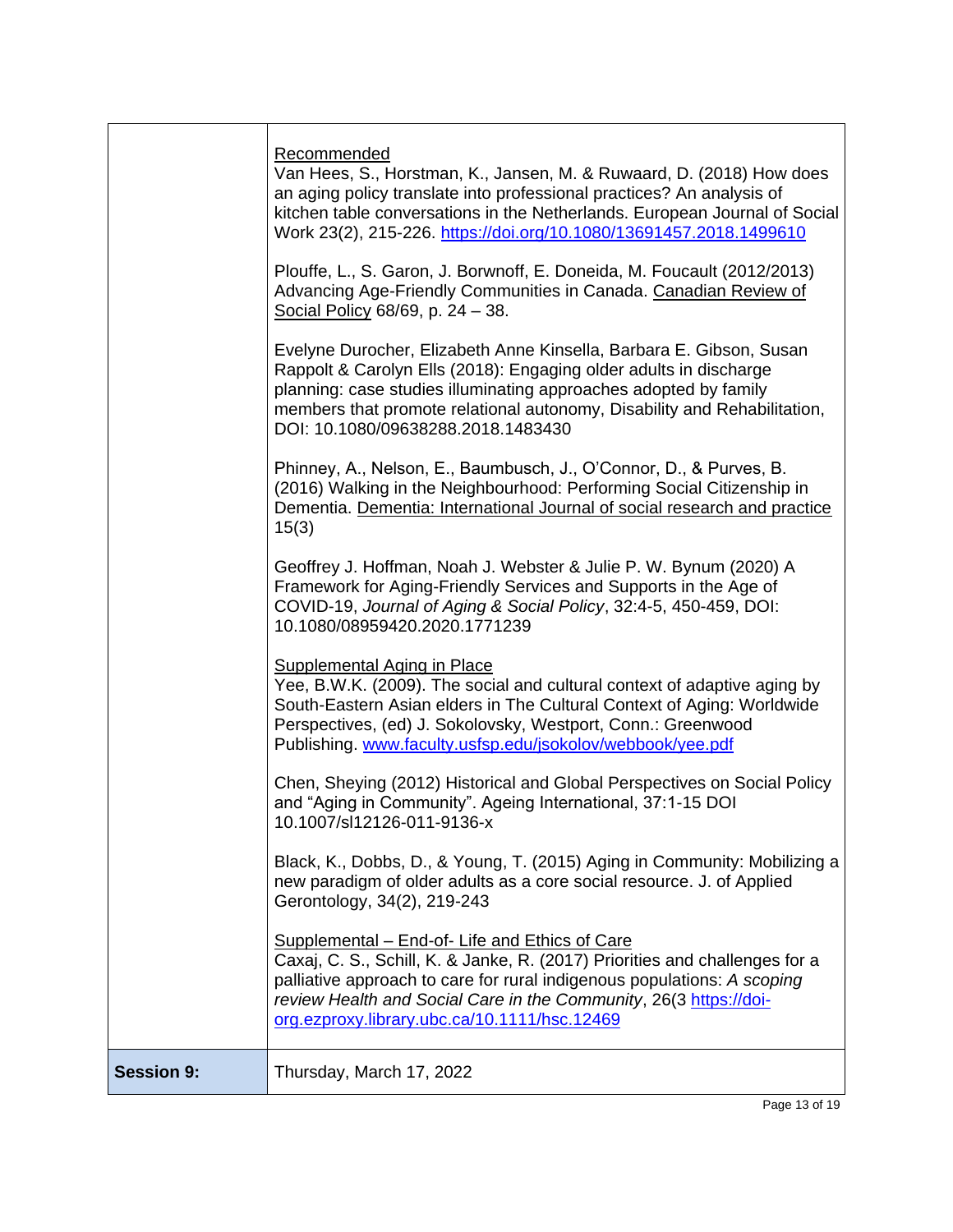| Topic:             | <b>End of Life</b>                                                                                                                                                                                                                                                                                                                                                      |
|--------------------|-------------------------------------------------------------------------------------------------------------------------------------------------------------------------------------------------------------------------------------------------------------------------------------------------------------------------------------------------------------------------|
| <b>Readings:</b>   | Required<br>Brown, L. & Walter, T. (2014) Towards a Social Model of End-of-Life Care,<br>The British Journal of Social Work, Volume 44, Issue 8, 1 Pages 2375-<br>2390, https://doi-org.ezproxy.library.ubc.ca/10.1093/bjsw/bct087                                                                                                                                      |
|                    | Chochinov, H.M. & Frazee, C. (2016) Commentary: Finding a balance:<br>Canada's law on medical assistance in dying, Lancet, 388 (10044)                                                                                                                                                                                                                                  |
|                    | Upshur, R. (2016) Commentary: Unresolved Issues in Canada's law on<br>physician-assisted dying Lancet 388 (10044)                                                                                                                                                                                                                                                       |
|                    | Culturally appropriate end-of-life care planning with Indigenous people<br>resource: https://eolfn.lakeheadu.ca/project-results/culturally-appropriate-<br>resources                                                                                                                                                                                                    |
|                    | Shaw, D., Trachsel, M. & Elger, B. (2018) Assessment of decision-making<br>capacity in patients requesting assisted suicide. British Journal of<br>Psychiatry, 213(1) 393-395 https://doi.org/10.1192/bjp.2018.81                                                                                                                                                       |
|                    | Recommended<br>Prince, H., Nadin, S., Crow, M., Maki, L., Monture, L., Smith, J., & Kelley,<br>M. L. (2019). "If you understand you cope better with it": The role of<br>education in building palliative care capacity in four first nations<br>communities in Canada. BMC Public Health, 19<br>doi:http://dx.doi.org.ezproxy.library.ubc.ca/10.1186/s12889-019-6983-y |
|                    | Fujioka, J.K., Mirza, R. M., McDonald, L. & Klinger, C. (2018)<br>Implementation of Medical Assistance in Dying: A Scoping Review of<br>Health Care Providers' Perspectives, Journal of Pain and Symptom<br>Management Vol. 55 No. 6                                                                                                                                    |
| <b>Session 10:</b> | <b>STUDENT PRESENTATIONS</b>                                                                                                                                                                                                                                                                                                                                            |
| <b>Session 11:</b> | <b>STUDENT PRESENTATIONS</b>                                                                                                                                                                                                                                                                                                                                            |
| <b>Session 12:</b> | Thursday, April 7, 2022                                                                                                                                                                                                                                                                                                                                                 |
| Topic:             | Pulling it together: Where to from here?                                                                                                                                                                                                                                                                                                                                |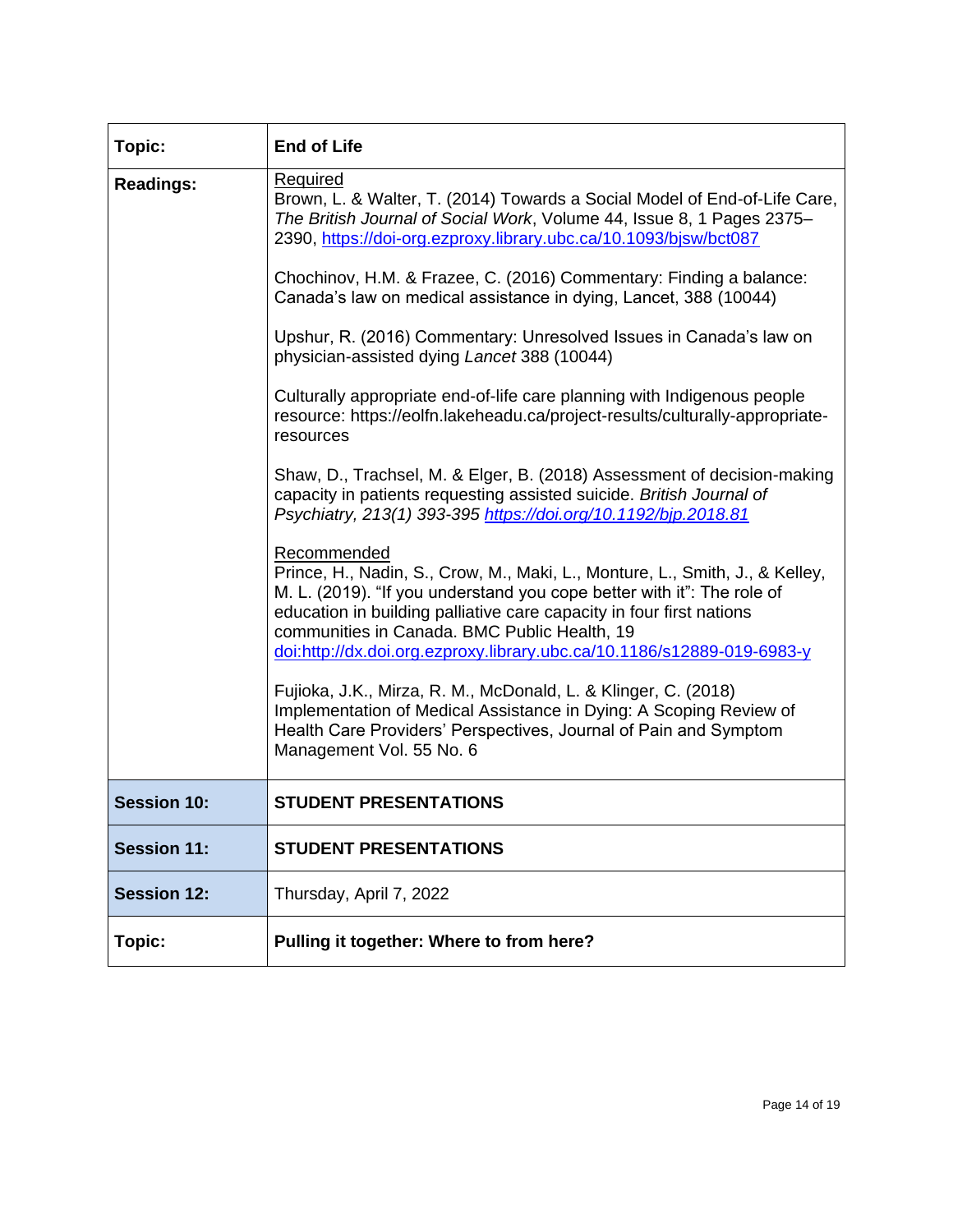| <b>Readings:</b> | Hulko et al., chapter 13                                                                                                                                                                                                          |  |  |  |
|------------------|-----------------------------------------------------------------------------------------------------------------------------------------------------------------------------------------------------------------------------------|--|--|--|
|                  | Ward, L. & Barnes, M. (2016) Transforming Practice with Older People<br>through an Ethic of Care British Journal of Social Work (2016) 46, 906-<br>922                                                                            |  |  |  |
|                  | Recommended                                                                                                                                                                                                                       |  |  |  |
|                  | *Harford Partnership Program for Aging Research (2010) Social Work<br>Competences: Moving Toward Leadership.                                                                                                                      |  |  |  |
|                  | www.socialworkleadership.org/nsw/ppp/moving_towards_leadership.pdf                                                                                                                                                                |  |  |  |
|                  | Rizzo, V. & Rowe, J. (2014) Cost-Effectiveness of Social Work Services in<br>Aging: An Updated Systematic Review Research on Social Work Practice<br>2016, Vol. 26(6) 653-667[1] DOI: 10.1177/1049731514563578<br>rsw.sagepub.com |  |  |  |
|                  | Spitzer, W. & Davidson, K. (2013) Future Trends in Health and Health<br>Care: Implications for Social Work Practice in an Aging Society, Social<br>Work in Health Care, 52:10, 959-986, DOI:<br>10.1080/00981389.2013.834028      |  |  |  |

# **Course Assignments: Grading Criteria**

### **1. Assignment 1 - Annotated Bibliography**

### a) Content (6)

- conveys a salient and useable synopsis of article as related to your topic;
- promotes depth and understanding of this issue;
- clear statement as to why this article is being selected as an important source of knowledge in relation to this topic. (i.e., why do you think it is important that your colleagues know about this particular citation?
- b) Usefulness of Annotation (6)
	- Quality of selection (criteria include: current (or 'classic' as opposed to dated), relevant to social work;
	- Ability to promote critical thinking;
- c) Communication (3)
	- clear, well-written, good sentence-structure, logical development

### **2. Assignment 2 - Class Presentations**

- a) Content (30)
	- develop salient overview of the issue/case (be careful about providing too much detail/information!);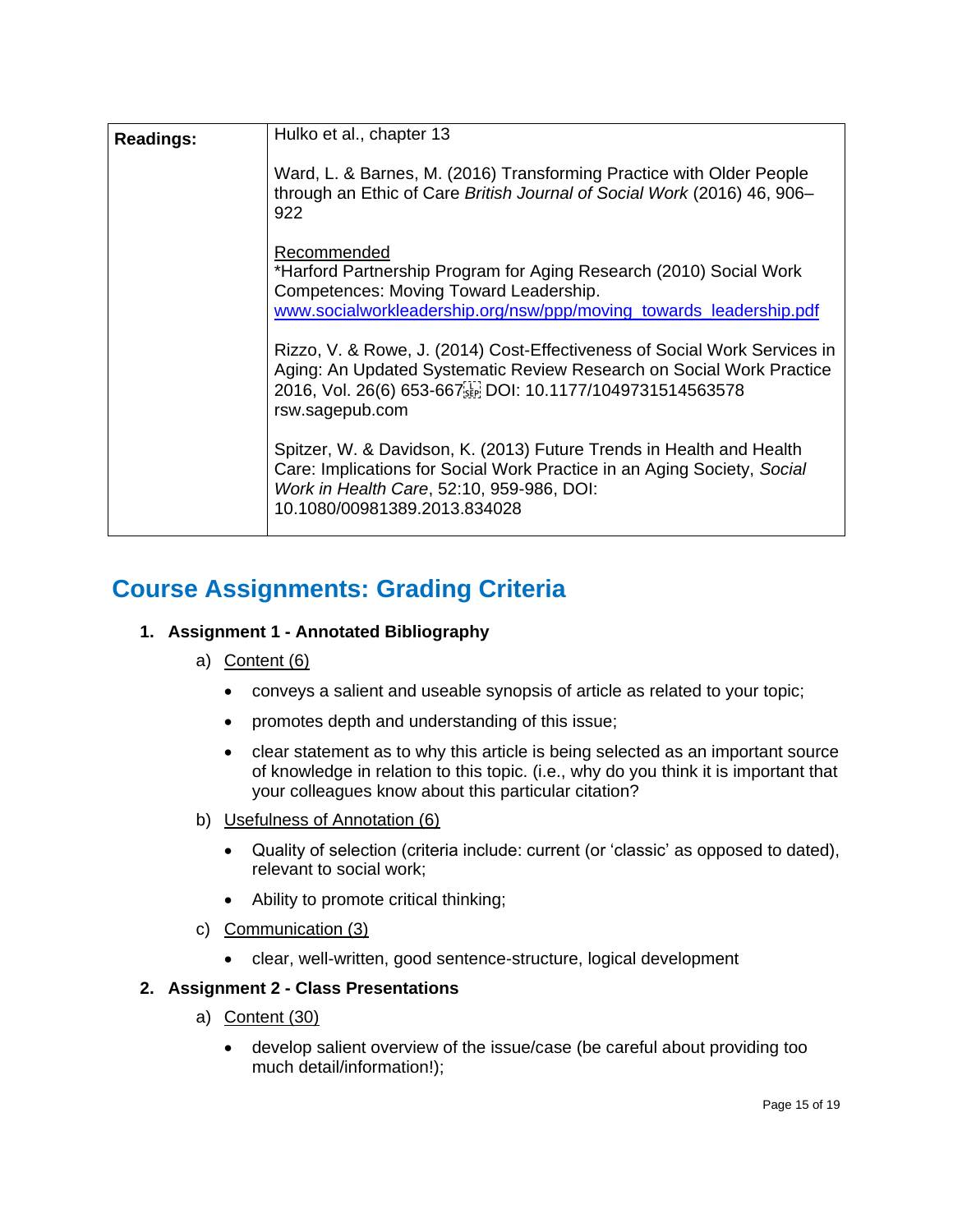- contextualize issue (i.e., Identifies theoretical lens being used...);
- identify relevance to Social Work practice/ and/or policy
- b) Analysis (40)
	- critique general understanding of the issue in light of theory, personal and/or professional experience;
	- insightful application of theory to understanding;
	- offer suggestions for practice/policy directives;
	- If covering a topic already presented in class, it extends understanding and/or makes clear links to class materials.
- c) Communication/Presentation skills (30)
	- engage class participation;
	- clear, coherent presentation;
	- innovative, interesting presentation;
	- realistic amount of material presentation
	- co-ordinated with previous course materials and other presentations;
- d) Grading of class presentations will be based in part on feedback from classmates.

#### **3. Assignment 3 - Major paper**

- a) Content (20 points max.)
	- 20 clear, comprehensive description of topic; selection of appropriate references - up-to-date, clearly relevant to focus of paper; breadth of sources including representation for contrasted perspectives and reliance on primary sources; Identifies theoretical lens or perspective taken; draws in relevant course readings
	- 16 major attendance to most of above
	- 12 minor attendance to most of above
- b) Originality and Analysis (30 points max.)
	- 30 original idea or approach: effort to integrate previously unintegrated material; creative development of a theoretical lens or theme; perceptive critique of relevant literature; integration of class readings and discussions
	- 22 major attendance to most of the above
	- 16 minor attendance to most of the above i.e., repetition of material from references with only minor modification
- c) Relationship to Social Work (maximum 30 points)
	- 30 clear, creative and relevant application of theoretical understandings to Social Work practice; applies theoretical lens in a meaningful way to practice and/or policy; links topic to social work practice/policy;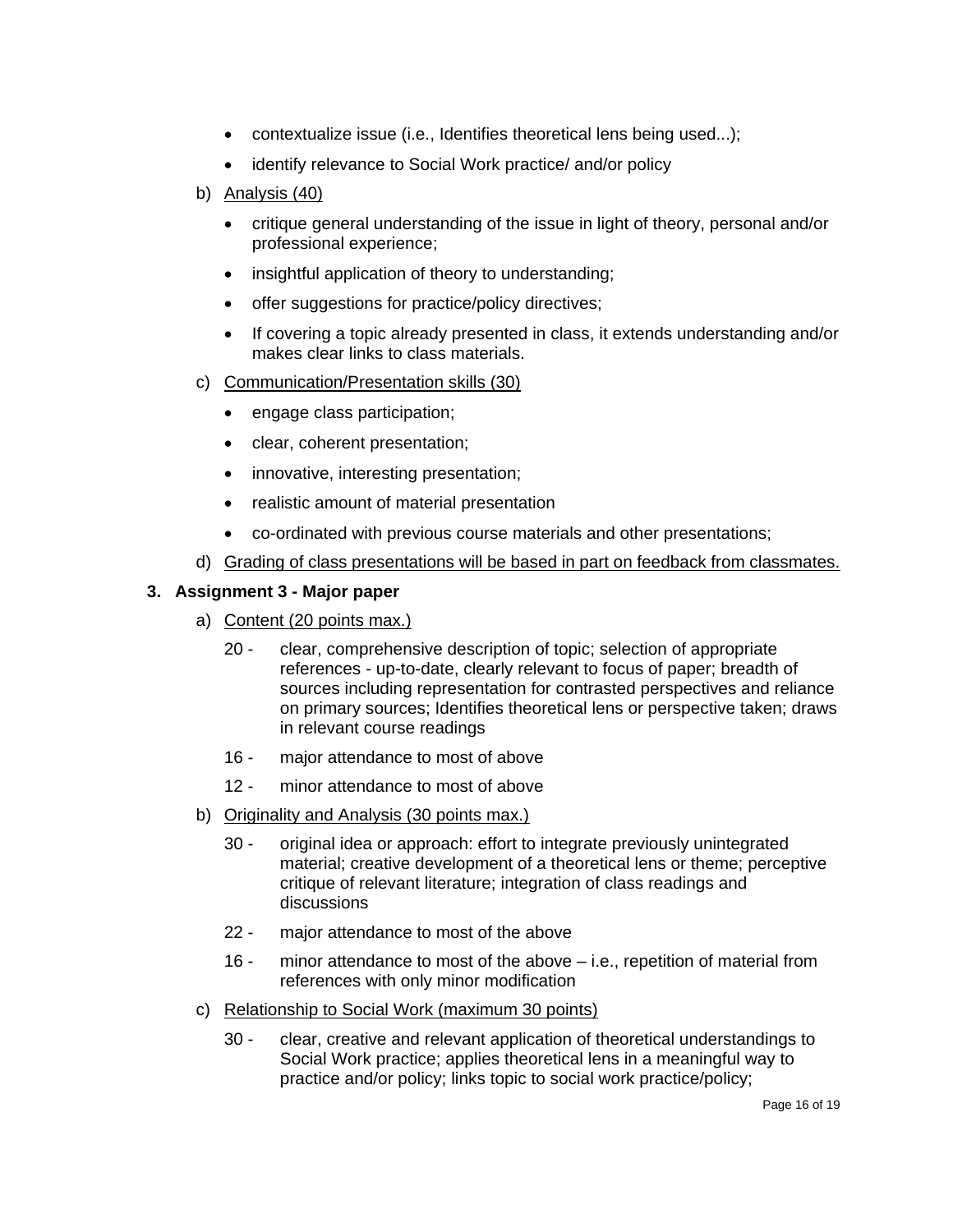- 22 moderate link between content of paper to Social Work practice/policy;
- 16 minor attention given to connection/relevance between content and Social **Work**
- 0 no connection made between content and Social Work
- d) Written Communication Skills (20)
	- Logical Development (e.g., well developed and logically sequenced; continuity between initial orientation, body and final summary, clear progression between paragraphs);
	- Style (e.g., excellent sentence construction and choice of words, spelling correct, good transitions between paragraphs, correct use of technical terms, correct use of abbreviations)
	- includes all format and style requirements (e.g., abstract) per APA guide

# **SCHOOL/COURSE POLICIES**

# **UBC COVID-19 Protocols for in-class learning**

**COVID-19 Safety:** You are required to wear a non-medical mask during our class meetings, for your own protection and the safety and comfort of everyone else in the class. For our in-person meetings in this class, it is important that all of us feel as comfortable as possible engaging in class activities while sharing an indoor space. Non-medical masks that cover our noses and mouths are a primary tool for combating the spread of COVID-19. Further, according to the provincial mandate, masks are required in all indoor public spaces including lobbies, hallways, stairwells, elevators, classrooms and labs. There may be students who have medical accommodations for not wearing a mask. Please maintain a respectful environment.

### **If you are sick, it is important that you stay home.**

### **If you miss class because of illness:**

- Ask someone to share their notes regarding lectures and class discussions about readings.
- Be sure to consult the class resources on Canvas.
- If you are concerned that you will miss a key activity due to illness, contact the instructor to discuss.

**If I (the instructor) am feeling ill:** If I am unwell, I will not come to class. I will make every reasonable attempt to communicate plans for class as soon as possible by email. Our classroom will still be available for you to sit in and attend an online session. In this instance:

• If I am well enough to teach, but am taking precautions to avoid infecting others, we may hold the class online. If this happens, you will receive an email informing you how to join the class.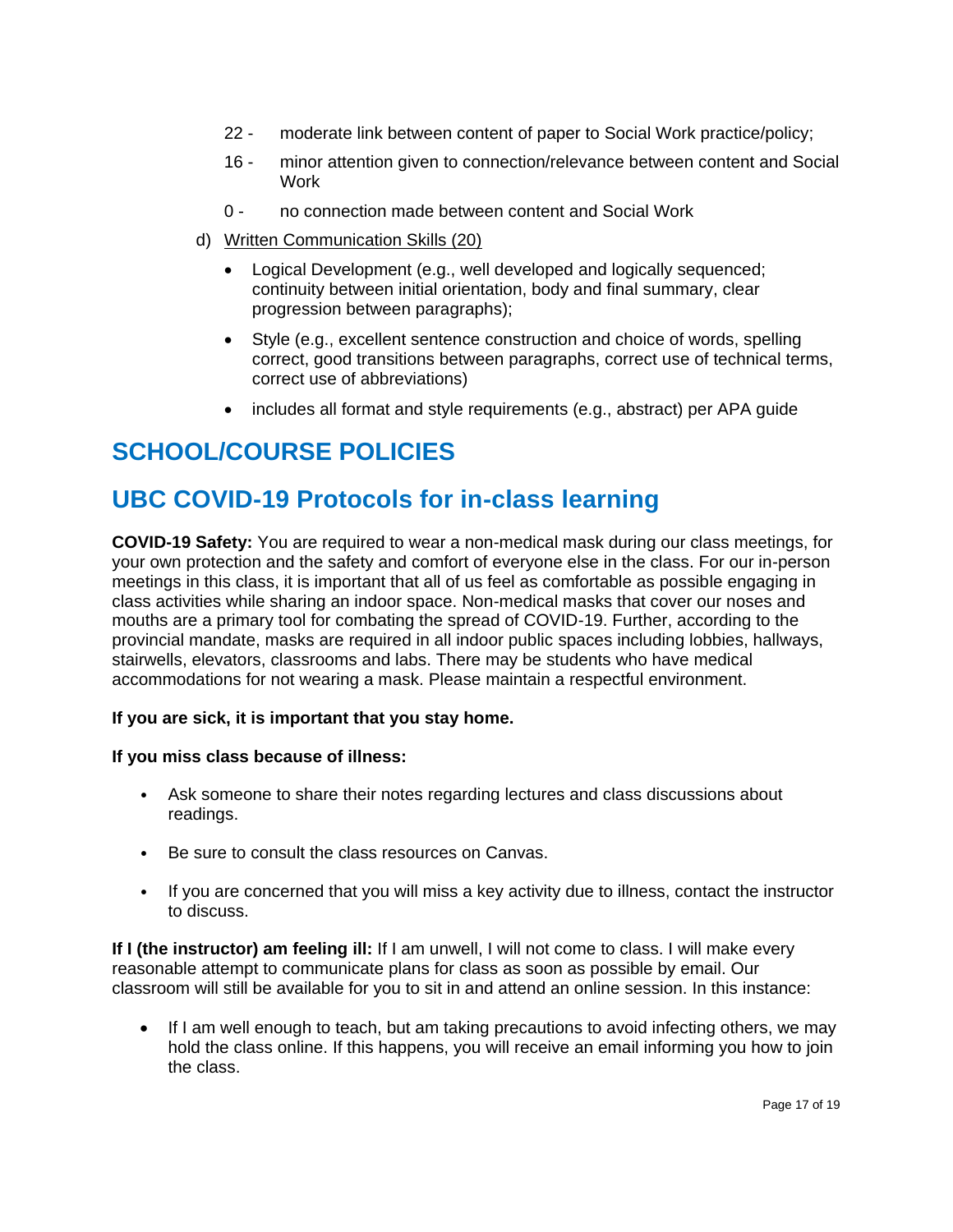• If I am not well enough to teach I may ask you to do an activity or read something in place of class time

### **Attendance**

The attendance policy is in the student handbook on page 8. You can find the student handbook on the Advising page of our website:<https://socialwork.ubc.ca/undergraduate/advising/>

The School considers class attendance to be an essential component of integrated learning in professional social work education. Therefore, regular attendance is required in all social work courses. Instructors may count repeated late arrivals or early departures as an absence, and a meeting should be setup to discuss this with the student. If students miss three or more classes, they may be considered to have not met the requirements of the course. If students have valid reasons, they could be withdrawn from the course with the approval of the instructor – otherwise, they would fail the course.

Other school policies can be accessed through the School of Social Work student handbook.

### **Learning Resources**

UBC Learning Commons has a variety of tools and information such as; borrowing equipment, academic integrity **(APA Citation Guide),** writing support, skills for class, skills for life and academic support to assist students in their learning.<https://learningcommons.ubc.ca/>

# **University Policies**

**Support:** UBC provides resources to support student learning and to maintain healthy lifestyles but recognizes that sometimes crises arise and so there are additional resources to access including those for survivors of sexual violence. UBC values respect for the person and ideas of all members of the academic community. Harassment and discrimination are not tolerated nor is suppression of academic freedom. UBC provides appropriate accommodation for students with disabilities and for religious observances. UBC values academic honesty and students are expected to acknowledge the ideas generated by others and to uphold the highest academic standards in all of their actions.

Details of the policies and how to access support are available at: <https://senate.ubc.ca/policies-resources-support-student-success>

## **Learning Analytics**

Learning analytics includes the collection and analysis of data about learners to improve teaching and learning. No learning analytics are being used in this course.

# **Copyright**

All materials of this course (course handouts, lecture slides, assessments, course readings, etc.) are the intellectual property of the Course Instructor or licensed to be used in this course